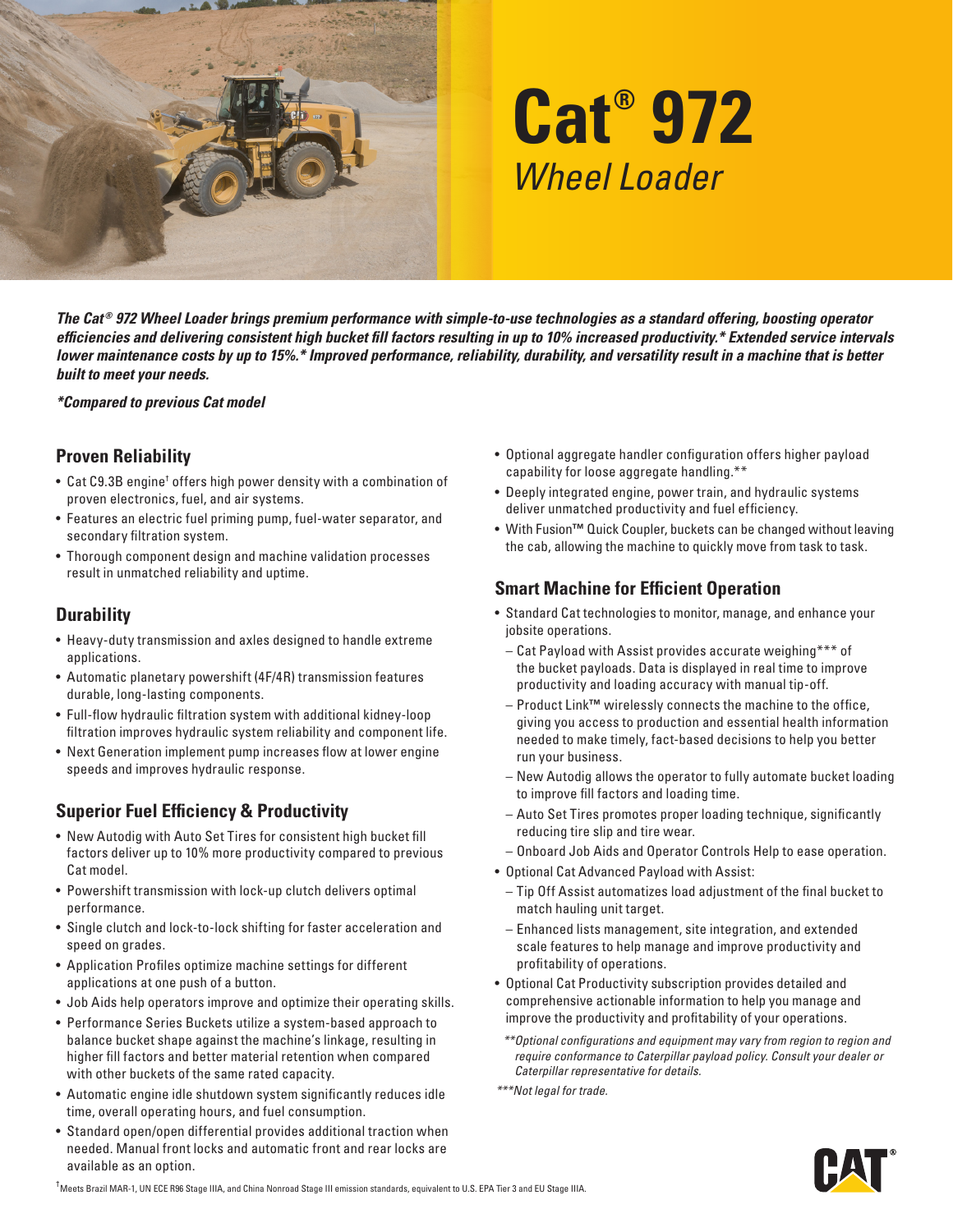## **Safety Features**

- Rear-vision camera enhances visibility behind the machine, helping you work safely and confidently.
- Optional multiview (360˚) vision system helps the operator monitor the surroundings of the machine at all times.
- Optional Cat Detect radar technology enhances awareness by monitoring the working environment and alerts operators to hazards.
- Cab access with wide door, optional remote door opening, and inclined steps add solid stability.
- Floor-to-ceiling windshield, large mirrors with integrated spot mirrors, and rear-vision camera provide industry leading all-around visibility.
- Computerized monitoring system includes several warning indicators.
- Monitored seat belt is standard and can be enhanced with an optional exterior indicator.
- Optional access light and under-hood service light system to provide illuminated access to the machine and daily checks even in the dark.

#### **Reduced Maintenance Time and Costs**

- Extended fluid and filter change intervals reduce maintenance costs by up to 15%.\*
- Convenient access to hydraulic and electrical service centers for easy ground-level servicing.
- Remote Troubleshoot can connect the machine to the dealer service department to help diagnose problems quickly so you can get back to work.
- Remote Flash works around your schedule to ensure your machine's software is up to date for optimal performance.
- The Cat App helps you manage fleet location, hours, and maintenance schedules; it also alerts you for required maintenance and allows you to request service from your local Cat dealer.
- Integrated Autolube extends component and service life.
- One-piece tilting hood makes engine compartment access fast and easy.

*\*Parts and fluids only*

## **Work in Comfort in the All New Cab**

- Next-generation, easily adjustable seat and suspension for improved operator comfort. It comes in two trim levels and can be equipped with a 4-point harness (kit).
- Increased legroom and adjustable seat controls for increased comfort and efficiency.
- Automatic air conditioning system keeps the cab cool as desired.
- New in-cab dashboard and high-resolution touch display(s) are easy to use, intuitive, and user friendly.
- Sound suppression, seals, and viscous cab mounts decrease noise and vibration for a quieter work environment.
- HMU steering wheel offers low-effort and precise machine steering. The optional seat-mounted electro-hydraulic joystick steering system provides precision control and dramatically reduces arm fatigue, resulting in excellent comfort and accuracy.
- The next generation of ride control works as a shock absorber, improving ride quality over rough terrain.

## **Purpose-built Specialty Configurations**

- Application-specific arrangements direct from the factory for optimized performance and added durability in the toughest applications, including:
	- Industrial and waste models feature guarding and reinforcement necessary for work in transfer stations, recycling depots, scrap yards, and demolition sites.
	- Steel mill model is designed for the challenging work environment of steel mills and slag handling applications, incorporating an added level of safety.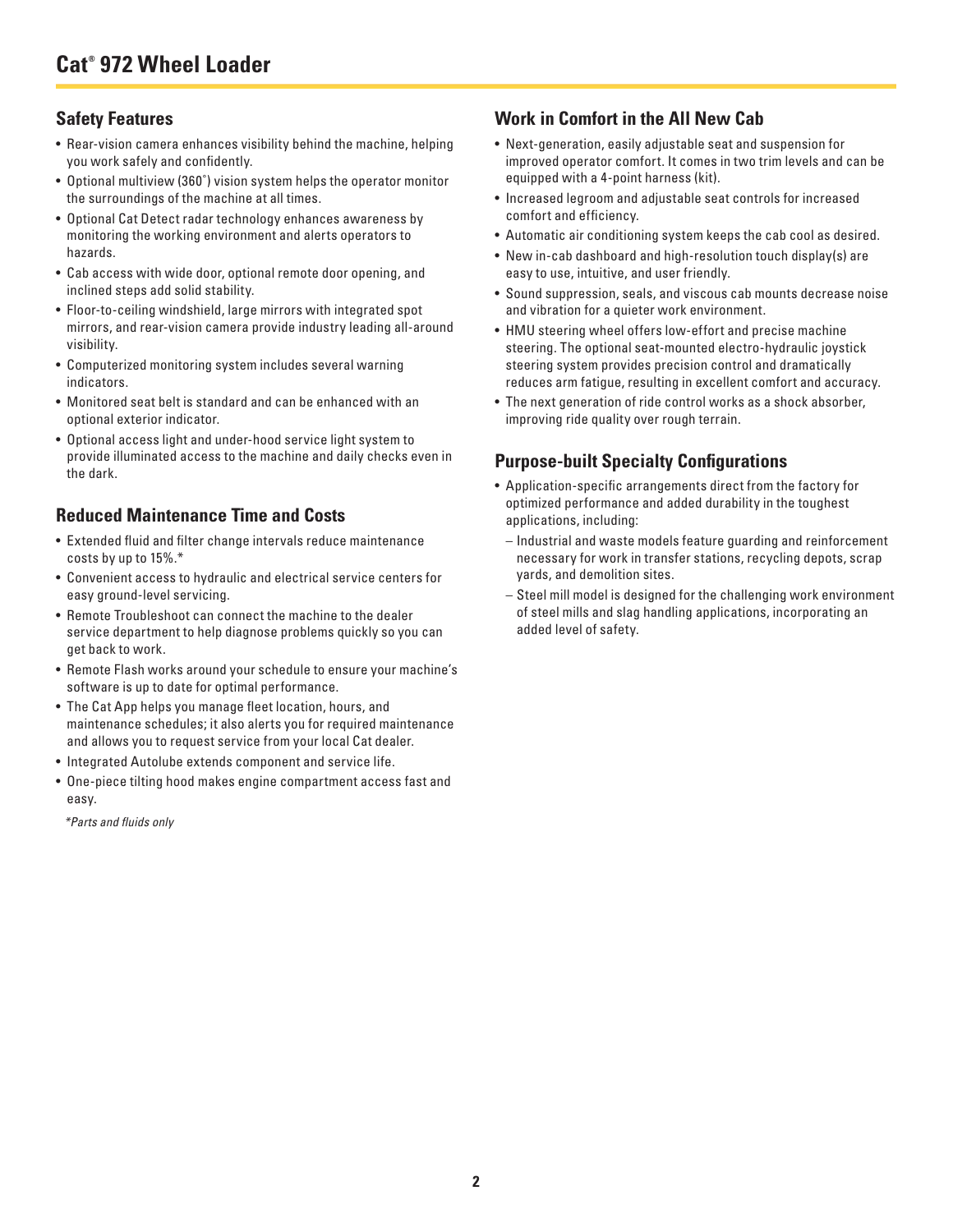# **Standard and Optional Equipment**

Standard and optional equipment may vary. Consult your Cat dealer for details.

|                                                                | <b>Standard</b> | <b>Optional</b> |
|----------------------------------------------------------------|-----------------|-----------------|
| <b>OPERATOR ENVIRONMENT</b>                                    |                 |                 |
| Cab, pressurized, sound suppression                            |                 |                 |
| Door, remote opening system                                    |                 |                 |
| EH implement controls, parking brake                           |                 |                 |
| HMU steering wheel                                             |                 |                 |
| Steering, joystick                                             |                 |                 |
| Entertainment radio (FM, AM, USB, BT)                          |                 |                 |
| Entertainment radio (DAB+)                                     |                 |                 |
| CB radio ready                                                 |                 |                 |
| Seat, cloth, air suspension                                    |                 |                 |
| Seat, suede/cloth, air suspension, heated                      |                 |                 |
| Seat, leather/cloth, air suspension, heated/<br>cooled         |                 |                 |
| Touchscreen display                                            |                 |                 |
| Visibility: mirrors, rear-vision camera                        |                 |                 |
| Multiview (360°) vision system                                 |                 | ✓               |
| Cat Detect rear radar system                                   |                 |                 |
| Dedicated rearview screen                                      |                 |                 |
| Mirrors, heated                                                |                 |                 |
| Air conditioner, heater, defroster (auto<br>temp, fan)         | ✓               |                 |
| Sun visor, front, retractable                                  |                 |                 |
| Sun visor, rear, retractable                                   |                 |                 |
| Window cleaning platform, front                                |                 |                 |
| Window, front, laminated                                       | ✓               |                 |
| Windows, front, heavy duty                                     |                 |                 |
| Full cab window guard                                          |                 |                 |
| <b>ON-BOARD TECHNOLOGIES</b>                                   |                 |                 |
| Cat Payload scale                                              |                 |                 |
| Autodig with Auto Set Tires                                    |                 |                 |
| Operator ID & machine security                                 |                 |                 |
| <b>Application Profiles</b>                                    |                 |                 |
| Job Aids                                                       |                 |                 |
| Controls Help and eOMM                                         |                 |                 |
| <b>Cat Advanced Payload</b>                                    |                 |                 |
| <b>Cat Payload Printer</b>                                     |                 |                 |
| <b>POWER TRAIN</b>                                             |                 |                 |
| Cat C9.3B engine                                               |                 |                 |
| Electric fuel priming pump                                     |                 |                 |
| Fuel-water separator and secondary fuel<br>filter              |                 |                 |
| Engine, air precleaner                                         |                 |                 |
| Turbine, air precleaner                                        |                 |                 |
| Radiator, high debris                                          |                 |                 |
| Cooling fan, reversible                                        |                 |                 |
| Axles, open/open differentials                                 |                 |                 |
| Axles, auto differential locks front and rear                  |                 |                 |
| Axles, manual front locks                                      |                 |                 |
| Axles, ecology drains, AOC ready, extreme<br>temperature seals |                 |                 |
| Axles, oil cooler                                              |                 |                 |
| Transmission, planetary, automatic<br>powershift               |                 |                 |
| Torque converter with lock-up                                  |                 |                 |

| <b>Standard</b> | <b>Optional</b> |                                                                                            | <b>Standard</b> | <b>Optional</b> |
|-----------------|-----------------|--------------------------------------------------------------------------------------------|-----------------|-----------------|
|                 |                 | <b>POWER TRAIN (Continued)</b>                                                             |                 |                 |
| ✓               | ✓               | Service brakes, hydraulic, fully enclosed<br>wet disc, wear indicators                     | ✓               |                 |
| ✓               |                 | Integrated Braking System (IBS)                                                            |                 |                 |
| ✓               |                 | Park brake, caliper on front axles, spring<br>applied-pressure released                    |                 |                 |
|                 | ✓               | <b>HYDRAULICS</b>                                                                          |                 |                 |
|                 | ✓               | Implement system, load sensing with                                                        |                 |                 |
|                 | ✓               | variable displacement piston pump                                                          |                 |                 |
| ✓               |                 | Steering system, load sensing with<br>dedicated variable displacement piston pump          |                 |                 |
|                 | ✓               | Ride control, dual accumulators                                                            |                 |                 |
|                 |                 | 3rd and 4th auxiliary functions with ride<br>control                                       |                 |                 |
| ✓               |                 | Oil sampling valves, Cat XT™ hoses                                                         | ✓               |                 |
| ✓               |                 | Quick coupler control                                                                      |                 | ✓               |
|                 | ✓               | <b>ELECTRICAL</b>                                                                          |                 |                 |
|                 | ✓               | Starting and charging system, 24V                                                          | ✓               |                 |
|                 | ✓               | Starter, electric, heavy duty                                                              |                 |                 |
|                 | ✓               | Cold start, 120V or 240V                                                                   |                 | ✓               |
| ✓               |                 | Lights: halogen, 4 work lights, 2 front tower<br>lights, 2 rear-vision lights              | ✓               |                 |
| ✓               |                 | Lights: roading with turn signals                                                          |                 | ✓               |
|                 | ✓               | Lights: LED                                                                                |                 | ✓               |
|                 | ✓               | Warning beacon                                                                             |                 |                 |
| ✓               |                 | <b>MONITORING SYSTEM</b>                                                                   |                 |                 |
|                 |                 | Front dash with analog gauges, LCD display,<br>and warning lights                          |                 |                 |
| ✓               |                 | Primary touchscreen monitor (Cat Payload,<br>quad screens, machine settings &<br>messages) |                 |                 |
| ✓               |                 | Reversing strobe lights                                                                    |                 | ✓               |
| ✓               |                 | <b>LINKAGE</b>                                                                             |                 |                 |
| ✓               |                 | Standard lift, Z-bar                                                                       | ✓               |                 |
| ✓               |                 | High lift, Z-bar                                                                           |                 |                 |
| ✓               |                 | Kickouts: lift and tilt                                                                    |                 |                 |
|                 |                 | <b>ADDITIONAL EQUIPMENT</b>                                                                |                 |                 |
|                 | ✓               | Cat Autolube system                                                                        |                 | ✓               |
|                 |                 | Fenders, extensions or roading                                                             |                 | ✓               |
| ✓               |                 | Guards: power train, crankcase, cab,                                                       |                 |                 |
|                 |                 | cylinders, rear                                                                            |                 |                 |
|                 |                 | Biodegradable hydraulic oil                                                                |                 | ✓               |
| ✓               |                 | High-speed oil change system                                                               |                 | ✓               |
|                 | ✓<br>✓          | Rear cab access                                                                            |                 | ✓               |
|                 | ✓               | <b>Toolbox</b>                                                                             |                 | ✓               |
| ✓               |                 | Wheel chocks                                                                               |                 | ✓               |
|                 | ✓               | Secondary steering system, electrical*                                                     |                 | ✓               |
|                 | ✓               | <b>SPECIAL CONFIGURATIONS</b>                                                              |                 |                 |
|                 |                 | Aggregate handler                                                                          |                 |                 |
|                 |                 | Waste and industrial                                                                       |                 | ✓               |
|                 | ✓               | Steel mill                                                                                 |                 |                 |
|                 |                 | Corrosion resistant                                                                        |                 |                 |

\**Standard where mandated*